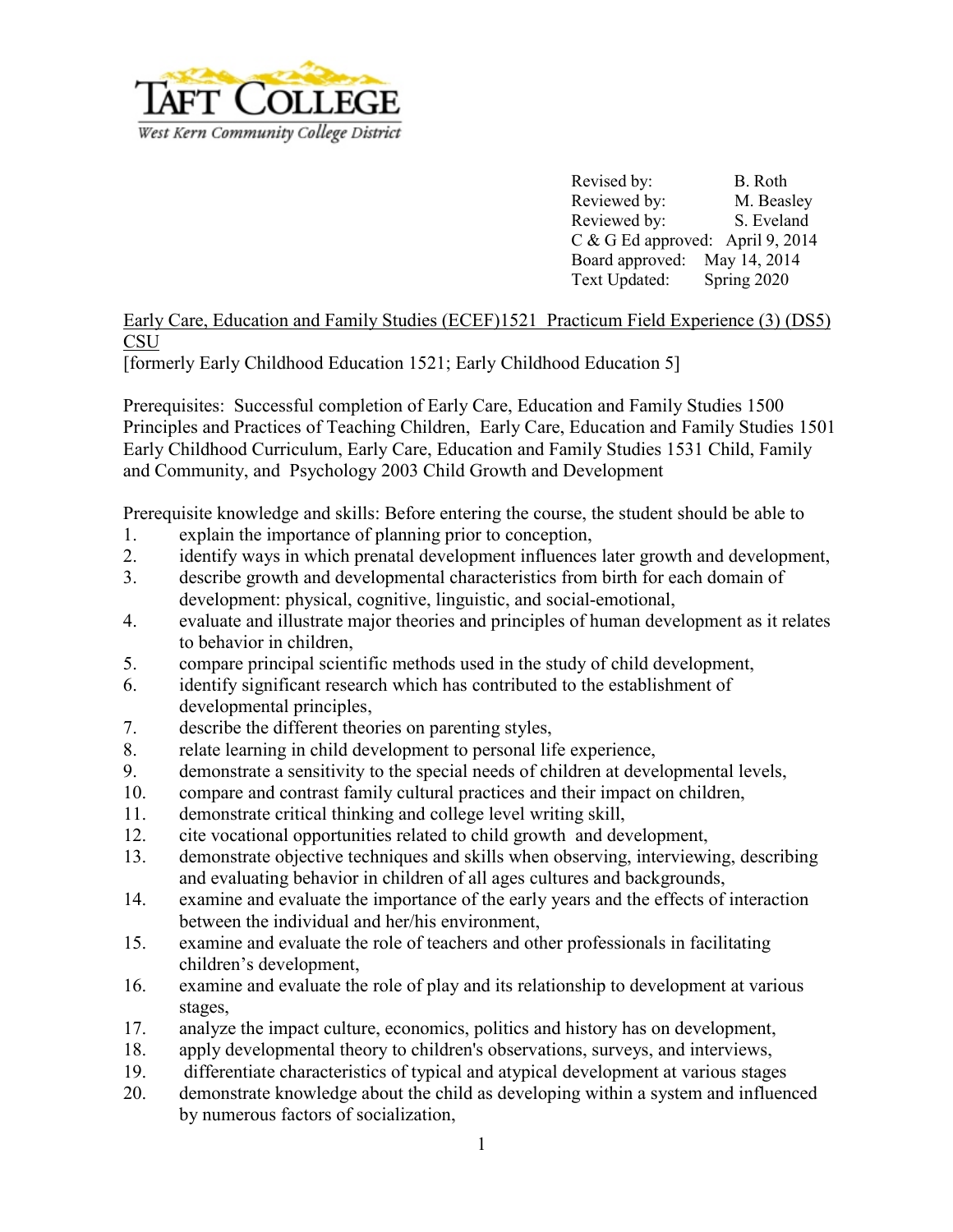

West Kern Community College District

- 21. discuss theories about the role of family, school and community in the process of socialization,
- 22. examine the role of family in the process of socialization,
- 23. compare and contrast diverse family structures, parenting styles, culture, tradition and values and their impact upon children and youth,
- 24. examine the impact of change and transitions upon children and family dynamics,
- 25. examine the role of childcare and schooling in the process of socialization,
- 26. explain and interpret the impact of socioeconomic factors on children and families, particularly in the area of work, childcare, single parent families, health poverty,
- 27. define and examine a variety of contemporary issues that influence family functioning and develop appropriate strategies to assist families experiencing stress,
- 28. investigate and explain the effects of age, gender, diverse abilities, language and culture, racial identity and ethnicity, socio-economic status, institutions, the media, and public policy on children and families,
- 29. identify stereotypes and assumptions that affect attitudes and actions within the family, the culture and the professional community,
- 30. identify early childhood practices that support all children and families,
- 31. demonstrate the ability to identify and analyze risk factors and/or problems and recommend appropriate community resources,
- 32. demonstrate knowledge of legal requirements and ethical responsibilities of professionals working with all children and families,
- 33. demonstrate ability to implement a variety of appropriate and effective communication strategies for working with diverse and special needs populations,
- 34. investigate advocacy strategies to influence public policy on behalf of children and families,
- 35. develop advocacy strategies to affect public attitude and policy,
- 36. explore one's own family history and examine how it affects one's relationships with children and families,
- 37. demonstrate critical thinking and college level writing skill,
- 38. explain the importance of studying the child in the context of family and the community as part of vocational development,
- 39. recognize developmentally appropriate principles and teaching strategies and apply them in supervised settings with young children,
- 40. demonstrate an understanding of the many aspects of the teachers' role in early childhood programs,
- 41. identify theoretical and program model implications for curriculum,
- 42. analyze activity plans with regard to theory and program model foundations,
- 43. demonstrate an understanding of the assessment, curriculum planning, implementation, documentation cycle and use it to plan, implement, and evaluate sample ECE activities,
- 44. recognize variation in individual child needs and strategies to accommodate those needs,
- 45. distinguish appropriate practices in early care and education from other levels of education while investigating educational history,
- 46. compare and contrast theories educational philosophies and approaches,
- 47. demonstrate awareness of developmental ages and stages,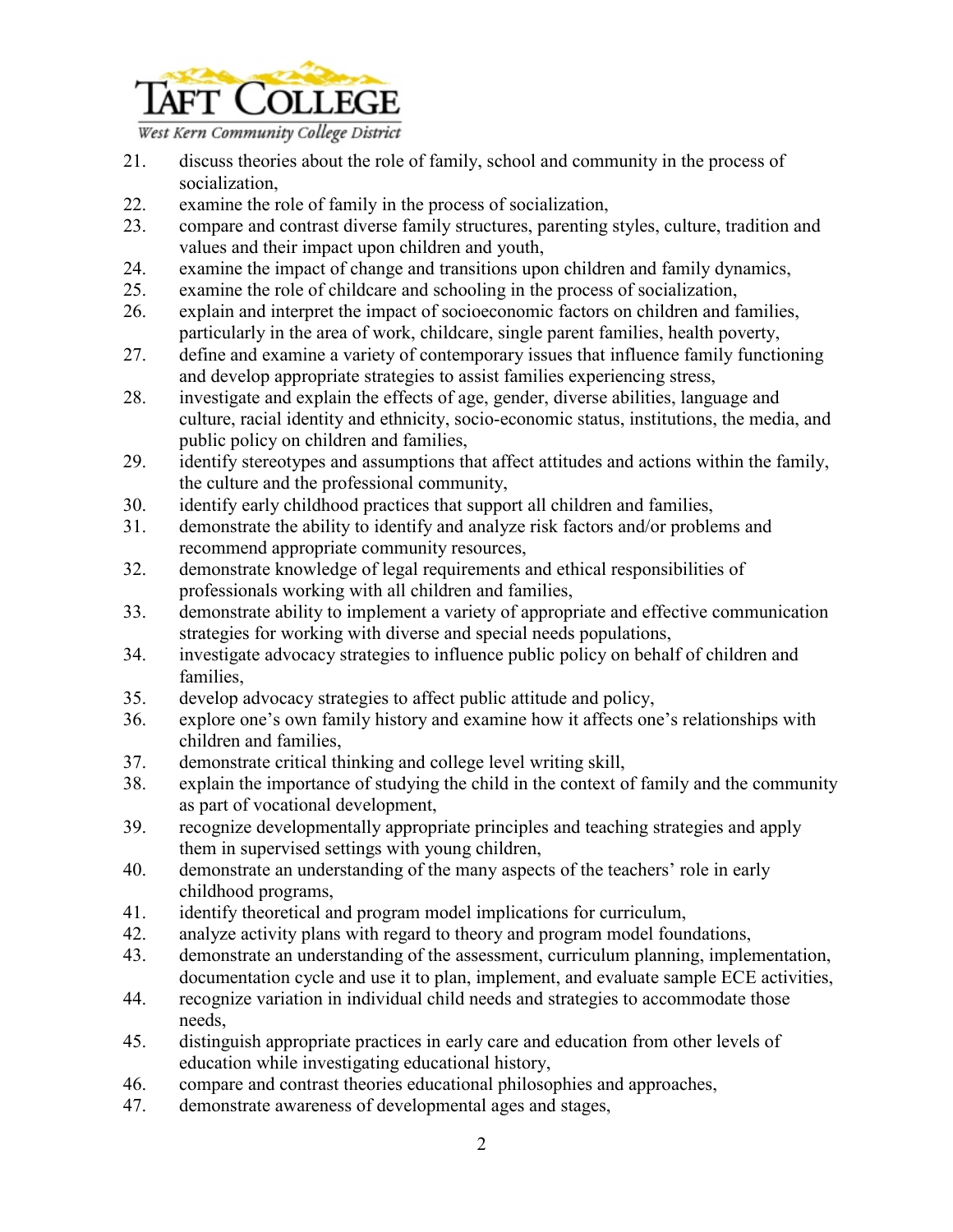

West Kern Community College District

- 48. assess early childhood settings, curriculum and teaching strategies using indicators of quality early childhood practices inclusive and respectful of all children and families,
- 49. examine the value of play as a vehicle for developing skills, enhancing knowledge and strengthening relationships between young children,
- 50. examine a variety of guidance and interaction strategies to increase children's social competence and promote a caring classroom community,
- 51. analyze the relationship between observation, assessment, planning, and developing effective teaching strategies and creating developmentally appropriate environments,
- 52. identify the benefits of building a strong partnership with families,
- 53. explain child development as a profession, including ethics, and professional organizations,
- 54. develop a professional philosophy and professional goals,
- 55. demonstrate competency in writing,
- 56. apply critical thinking skills,
- 57. investigate career opportunities in early childhood education,
- 58. describe appropriate vocational skills needed in early childhood care and education, and
- 59. interpret best and promising teaching and care practices as defined within the field of early care and education's history, range of delivery systems, program types and philosophies and ethical standards.

Total hours: 32 hours lecture; 48 hours lab (participation in a pre-school program) (80 hours total)

Catalog Description: This course provides students with the opportunity to apply their knowledge of Early Care, Education and Family Studies theory and pedagogy in a learning environment under the supervision of a mentor teacher. Child development, children and families, developmentally appropriate practice, and curriculum content areas are primary focus areas. Experiential learning is the primary modality of the course through design, implementation, and evaluation of experiences that promote positive development and learning inclusive of all children and families.TB test clearance may be required for some lab work locations.

Type of Class/Course: Degree Credit

## Text such as:

*California Preschool Learning Foundations VOLUME 3.* California Dept. of Education, 2012.

- Gordon, Ann Miles and Kathryn Williams Browne. Kathryn W. Browne. *Early Childhood Field Experience: Learning to Teach Well,* 2nd ed. Boston: Pearson, 2013. Print.
- Clifford, Richard and Thelma Harms. *Early Childhood Rating Scale*. 3rd ed. New York: Teacher College P, 2016. Print.

Additional Required Materials: Instructor's information texts and materials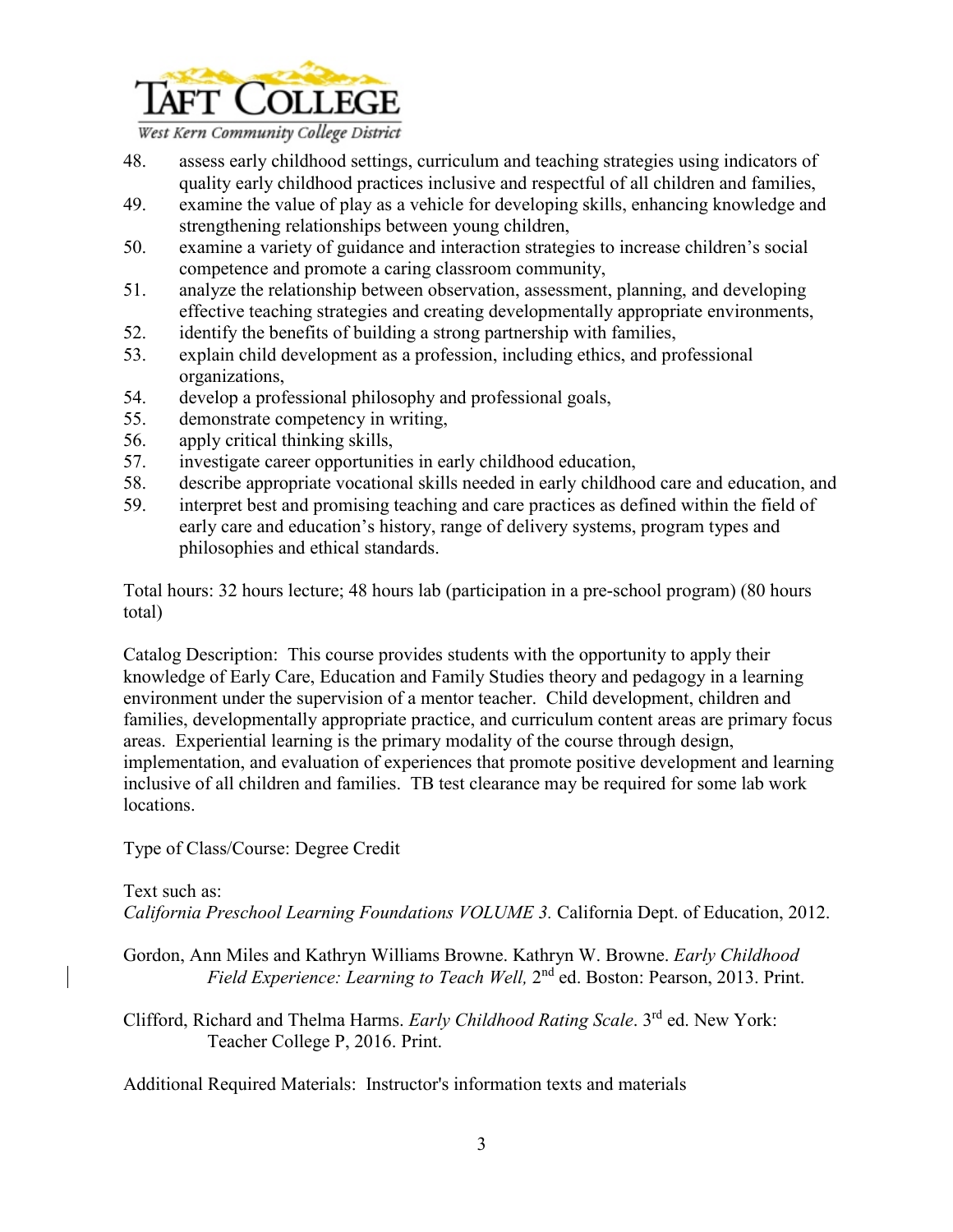

Course Objectives:

By the end of the course a successful student will be able to

- 1. assume teaching and non-teaching responsibilities and demonstrate developmentally appropriate practices in an early childhood classroom,
- 2. explain educational theory and pedagogical practices and their impact on the contemporary classroom,
- 3. evaluate strengths and weaknesses in their individual teaching assignments in regards to ethical and professional conduct,
- 4. plan, present and evaluate a variety of developmentally, culturally and linguistically appropriate, play-based curriculum,
- 5. model and facilitate appropriate language and social behavior with children and adults including problem solving and conflict resolution strategies,
- 6. demonstrate the ability to work successfully in a developmentally appropriate environment establishing a trusting and respectful relationship with children and families,
- 7. explain and demonstrate the need for ongoing planning and assessment in curriculum development,
- 8. apply principles of effective advocacy in assignments and projects,
- 9. demonstrate competency in writing,
- 10. apply critical thinking skills,
- 11. describe appropriate vocational skills needed in early childhood care and education, and
- 12. critically assess one's own teaching experiences to guide and inform practice.

Course Scope and Content:

| Unit I   | The Student as a Professional                                                 |  |  |
|----------|-------------------------------------------------------------------------------|--|--|
|          | <b>Ethical Conduct</b><br>А.                                                  |  |  |
|          | Developing a philosophy of education<br>В.                                    |  |  |
|          | Defining the role of the mentee and mentor<br>C.                              |  |  |
|          | State qualifications<br>D.                                                    |  |  |
|          | Е.<br>Career ladder                                                           |  |  |
| Unit II  | Working with Children and Families                                            |  |  |
|          | Understanding the role of the lab student<br>А.                               |  |  |
|          | Learning to work with teachers/mentors in the early childhood classroom<br>В. |  |  |
|          | Learning to work with children and families<br>C.                             |  |  |
|          | Documenting behavior and developing lesson plans<br>D.                        |  |  |
|          | Е.<br>Learning from self-reflection and evaluation                            |  |  |
|          | F.<br>Involvement of families in early childhood programs                     |  |  |
| Unit III | Curriculum Development                                                        |  |  |
|          |                                                                               |  |  |

- A. Developmentally Appropriate Practice
- B. Child Centered and Play Based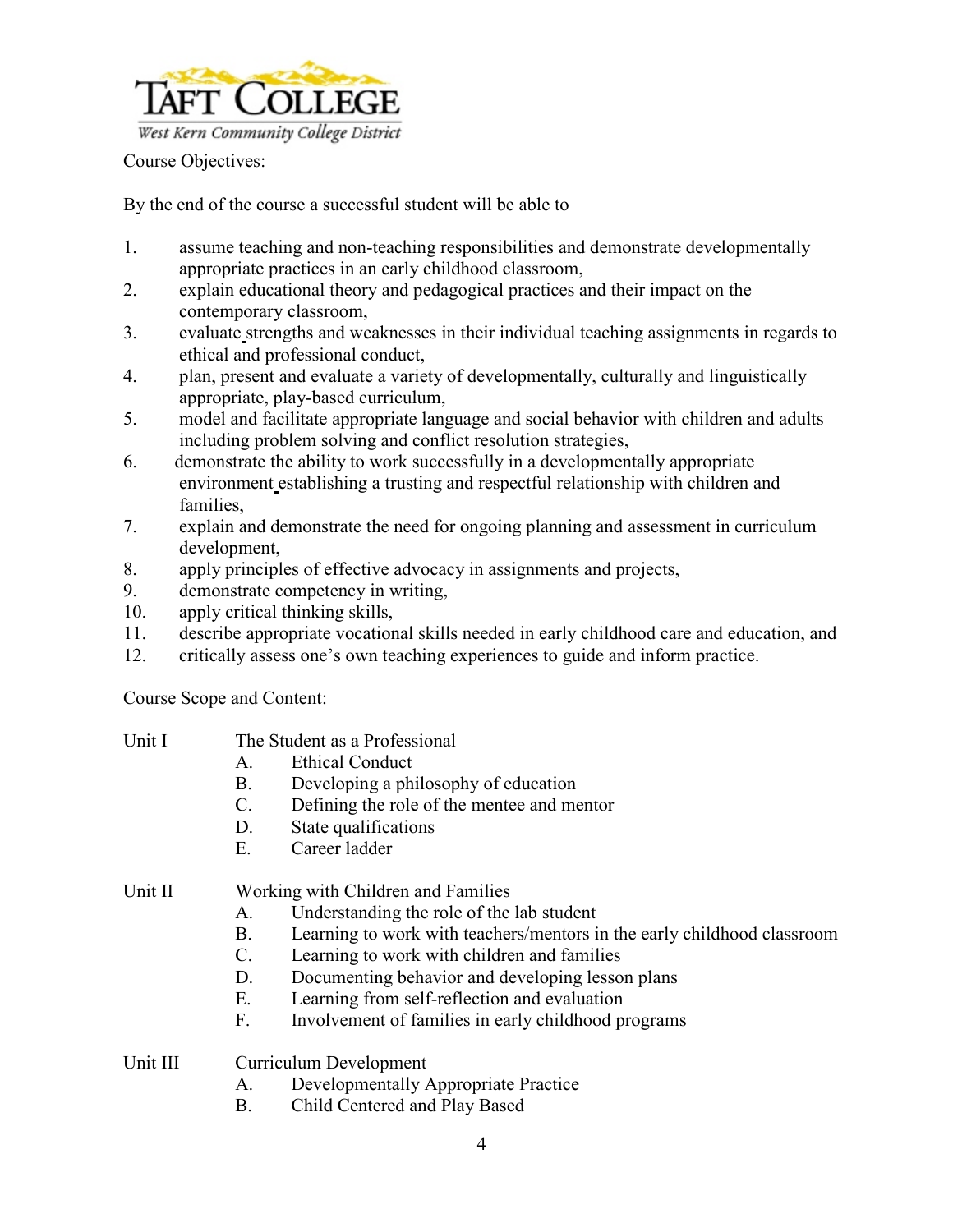

- C. Project Approach
- D. Curriculum Theory
- E. Lesson Planning
- F. Organization of physical environment and daily schedule
- G. Use of California state learning standards and tools
- Unit IV Planning and Evaluation
	- A. Forms of Assessment: Observation, Anecdotal Records, Checklists, Rating Scales and Desired Results Assessments
	- B. Portfolio Development
	- C. Curriculum Cycle-Observation,
	- D. Planning and Implementation,
	- E. Evaluation and Documentation
	- F. Environment Assessment Early Childhood Rating Scale (ECERS**)**
- Unit V Planning for Diversity
	- A. Culture and Language
	- B. Special Needs
	- C. Family Circumstances
	- D. Temperament

Learning Activities Required Outside of Class:

The students in this class will spend a minimum of 4 hours per week outside of the regular class time doing the following:

- 1. Studying
- 2. Answering questions
- 3. Completing required reading
- 4. Written work
- 5. Journal
- 6. Observation of or participation in an activity related to course content

Methods of Instruction:

- 1. Lecture
- 2. Discussion
- 3. Modeling appropriate teaching strategies
	- 4. Use of technology
	- 5. Lab work

Methods of Evaluation:

- 1. Substantial writing assignments, including:
	- a. essay exams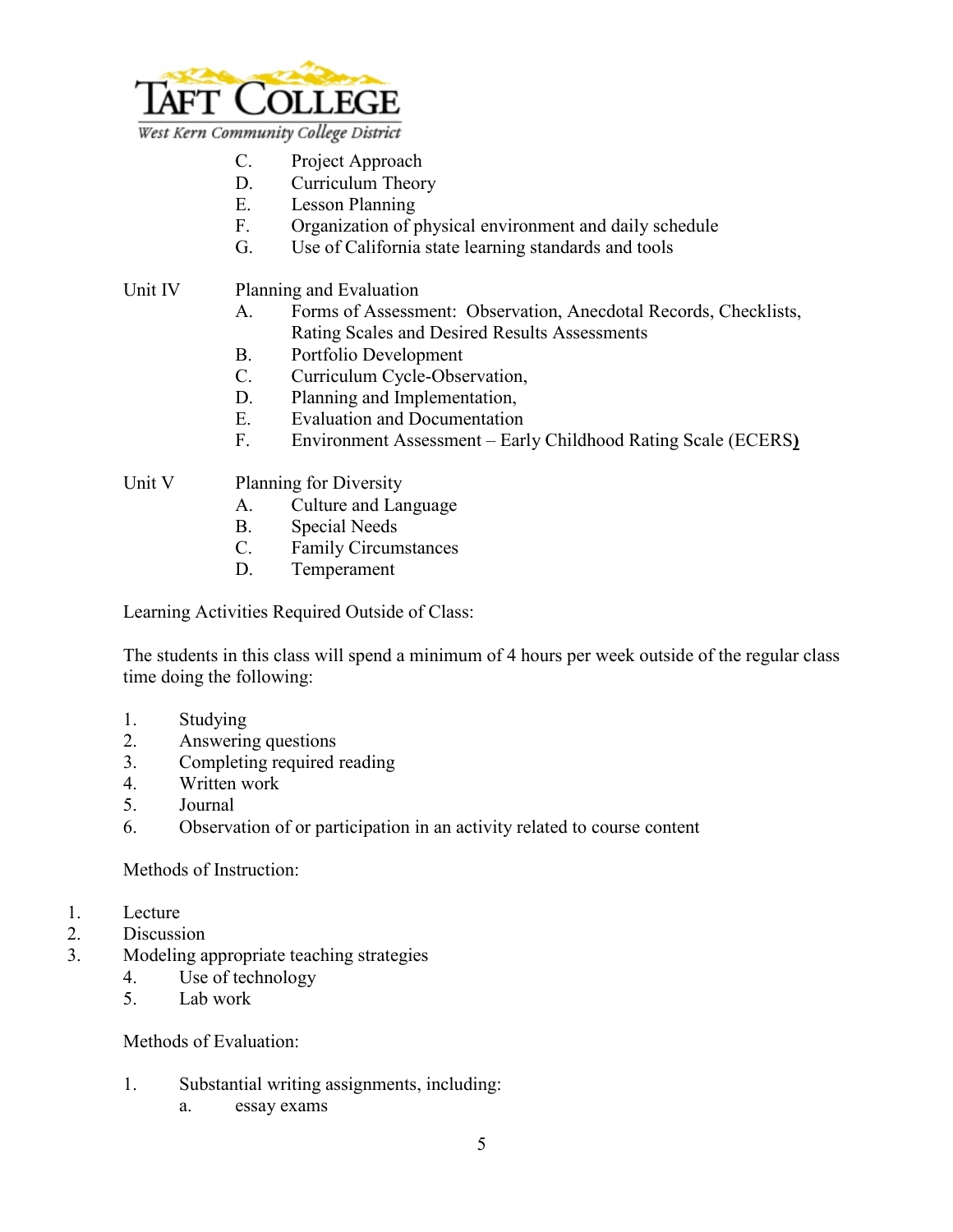

- b. lab reports
- c. assignments
- 2. Computational or non-computational problem-solving demonstrations, including:
	- a. exams
	- b. homework problems
	- c. field work
	- d. observations
- 3. Skill demonstrations, including:
	- a. oral presentation
	- b. performance exams
	- c. field work
	- d. observations
	- e. use of technology
	- f. evaluation of master/mentor teacher of student's activities and products
	- g. reflective journal and/or professional portfolio
	- h. self-evaluation using the same method used by mentor/master teacher which demonstrates the student's ability to apply essential teaching skills and to utilize self-evaluation techniques to enhance teaching ability

Supplemental Data:

| T.O.P. Code:                 | 130500 Child Development/ Early Care and<br>Education         |
|------------------------------|---------------------------------------------------------------|
| Sam Priority Code:           | B: Advanced Occupational                                      |
| Funding Agency:              | Y: Not Applicable                                             |
| Program Status:              | 1: Program Applicable                                         |
| Noncredit Category:          | Y: Not Applicable                                             |
| <b>Special Class Status:</b> | N: Course is not a special class                              |
| <b>Basic Skills Status:</b>  | N: Not Applicable                                             |
| Prior to College Level:      | Y: Not Applicable                                             |
| Cooperative Work Experience: | N: Course is not a part of a cooperative education<br>program |